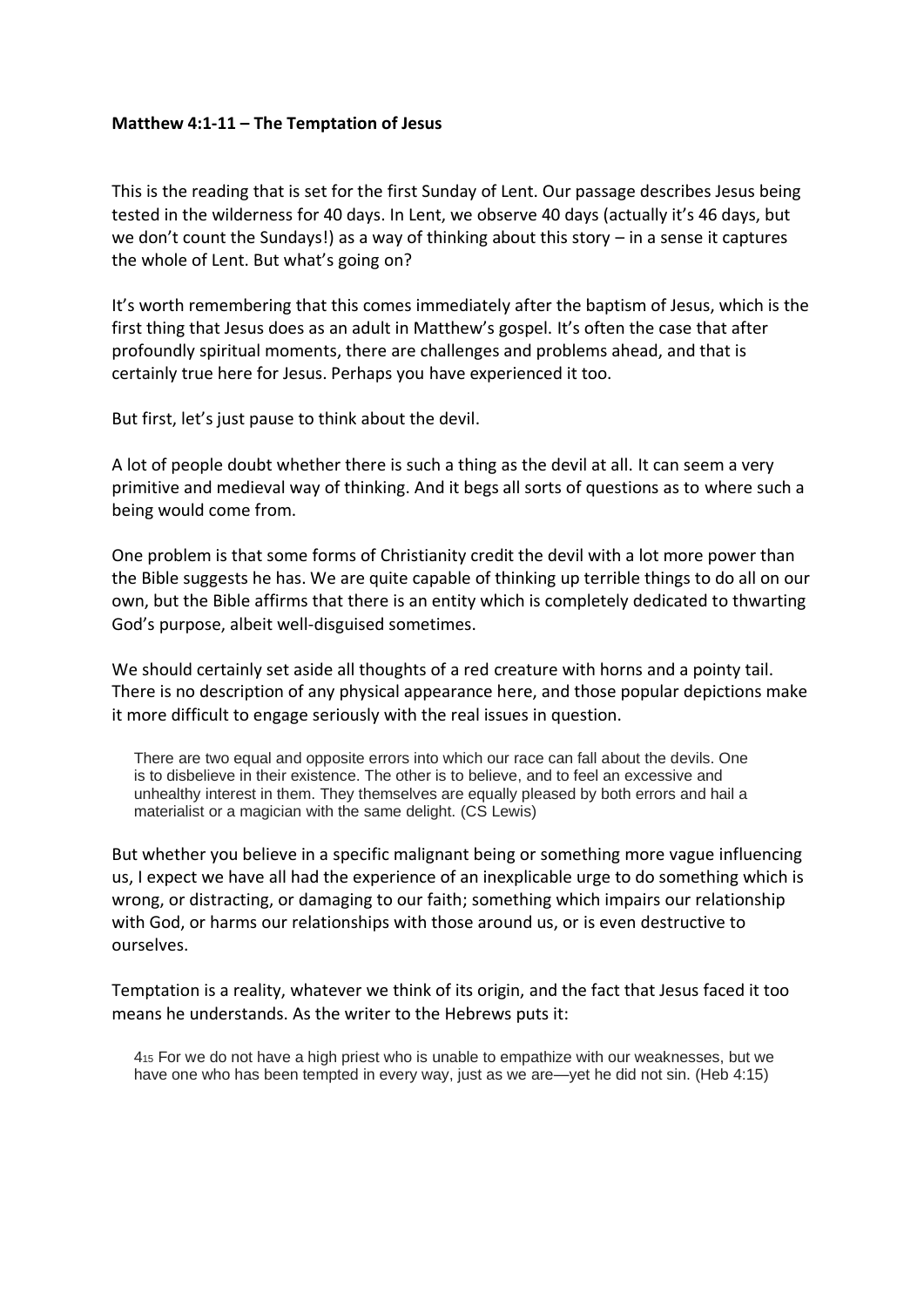So what are the temptations that Jesus faced, and how do they relate to us?

Most people talk about 3 temptations when they discuss this passage; I think it's better to think of it as having 4. Or perhaps it would be more correct to say that there's one, and it then gets unpacked in 3 ways.

# 1) **Temptation 1: If.**

This is the fundamental question that faces Jesus after so much physical challenge in the wilderness. As he gets physically weaker and also more isolated from the people that love him, the questions start to go round in his hea. Are you who you say you are, Jesus? Are you sure? Are you up to following the call God has for you? Are you willing to own that title? Are you willing to take the consequences?

In many ways, it's exactly the same question for us. Sometimes we can feel isolated, weak, under-nourished spiritually, and we become vulnerable. Are we who we think we are? Do we believe we are valued and cherished by God?

And if we are, are we willing to pursue the call God has for us, to follow his way, to go where he leads? Are we prepared to face the cost of that, if necessary?

## **2) Temptation 2: Entitlement**

Turn the stones to bread. It'll be a great show. If you've seen a great illusionist, you'll know what I mean. There's a man who calls himself Dynamo, and he does some extraordinary things – objects into glass bottles. He even did a trick where he walked on a bit of the Thames. He gets great crowds, and he is quite remarkable.

If you can do tricks like that, you'll have them flocking in to see you. The show will be fantastic. It'll be all about you. You can make a fortune. Feed yourself first, and then feed off the adulation that will follow.

And if you have that kind of power, you must be entitled to it. It's what you deserve – it's what you're owed.

No, says Jesus – that's not what I'm about. He quotes the Bible at the devil – Deuteronomy 8:3 to be precise. That verse was originally in the context of Moses reminding the people of Israel to remember what God did for them in the wilderness, feeding them manna and providing for their needs.

Depend on God, and trust him, rather than misuse power for your own gratificiation.

### **3) Temptation 3: Self**

Jump off and float to the ground. This time it's trickier, as the devil takes him up high in the city to the top of the Temple and challenges Jesus to jump off, and to rub it in,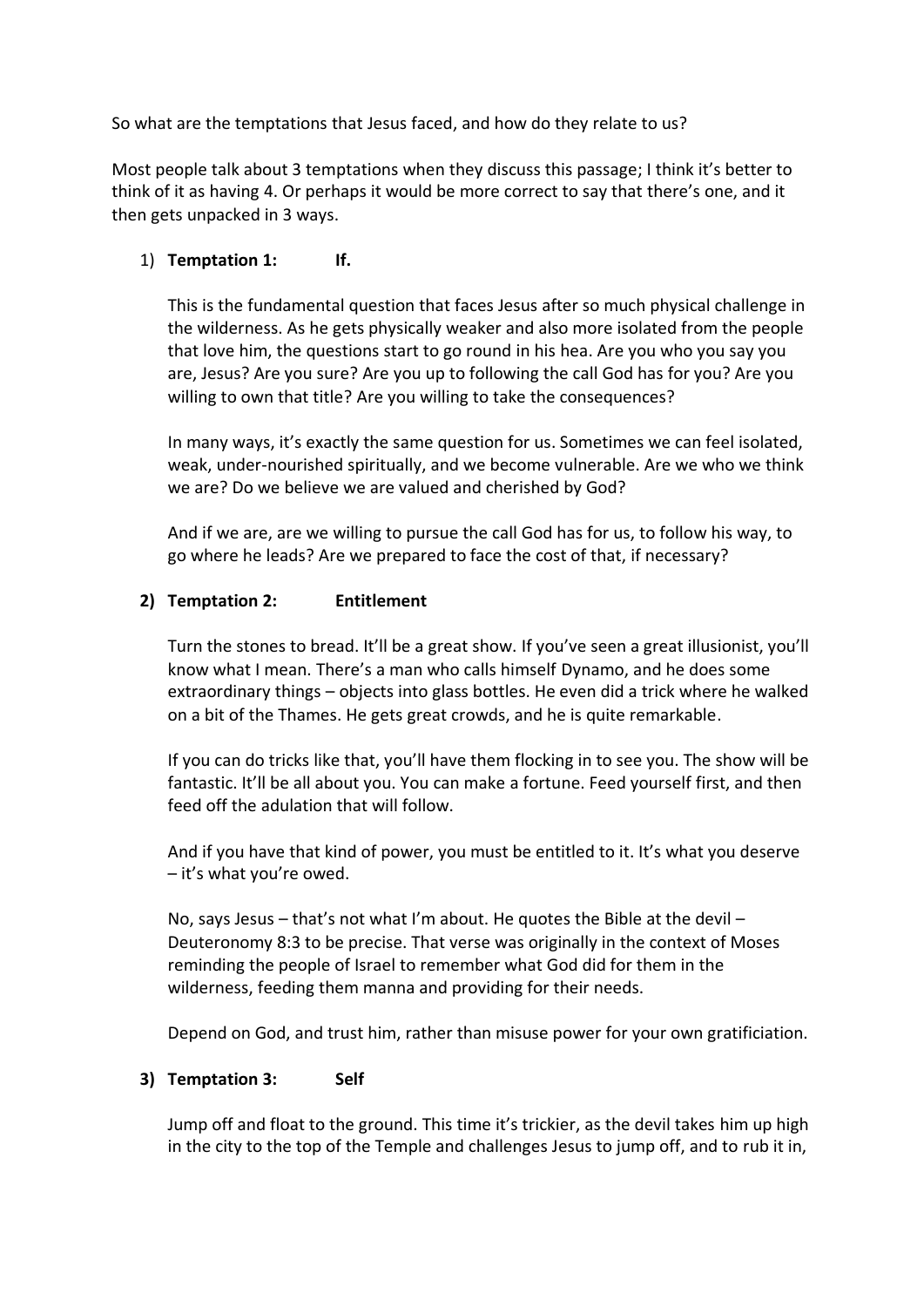he quotes Psalm 91. "As it is written" – the same phrase Jesus uses when quoting scripture.

At one level it's another temptation to misuse power – simply to show off and make a display. Everyone will love it and applaud. But we don't know that anyone is looking, apart from the devil himself, so it's not clear that would be the outcome.

I think it's more about saving yourself. Jesus isn't going to set up a scene to save himself by some remarkable act, like those old Houdini escape acts.

No – Jesus hasn't come to save himself, but to save others through the giving of himself. That's why he won't put God to this sort of test. It's a contradiction of his mission, and it's a game he won't play. There were times when Jesus seemed to miraculously escape the authorities – such as when he was at Nazareth in Luke 4 but they weren't a public stunt, and they served the purpose of taking his mission forward. This is just for show, because he can, and because the devil is asking him to.

Do not put the Lord your God to the test, says Jesus, again quoting Deuteronomy. This time 6:16

### **4) Temptation 4: Power**

There's a U2 song called Vertigo. It's all about someone struggling with temptations, and at one point you get this voice speaking:

"all of this, all of this can be yours, just give me what I want and no-one gets hurt."

You can have anything you want, says the devil, just sell out to me and it's yours.

Well some people who manage to acquire everything certainly behave as if they've sold out to something malignant. It's an illusion people fall for at all kinds of levels. People chase after real power – through politics, money or force. But what principle guides them? It doesn't have to be governments; it can be communities or groups of people who think they are better than others. It can even just be individuals.

The illusion is that following the way of the tempter can deliver anything you desire. But it's ultimately an illusion.

The irony of this passage is that Jesus already has everything that the tempter offers him. It isn't really the tempters to give.

"All things come from you, O Lord, and of your own do we give you" 1 Chronicles 29:14

But the devil continues as convinced of his own illusion as those who fall for his words. But Jesus isn't interested in money or coercive force.